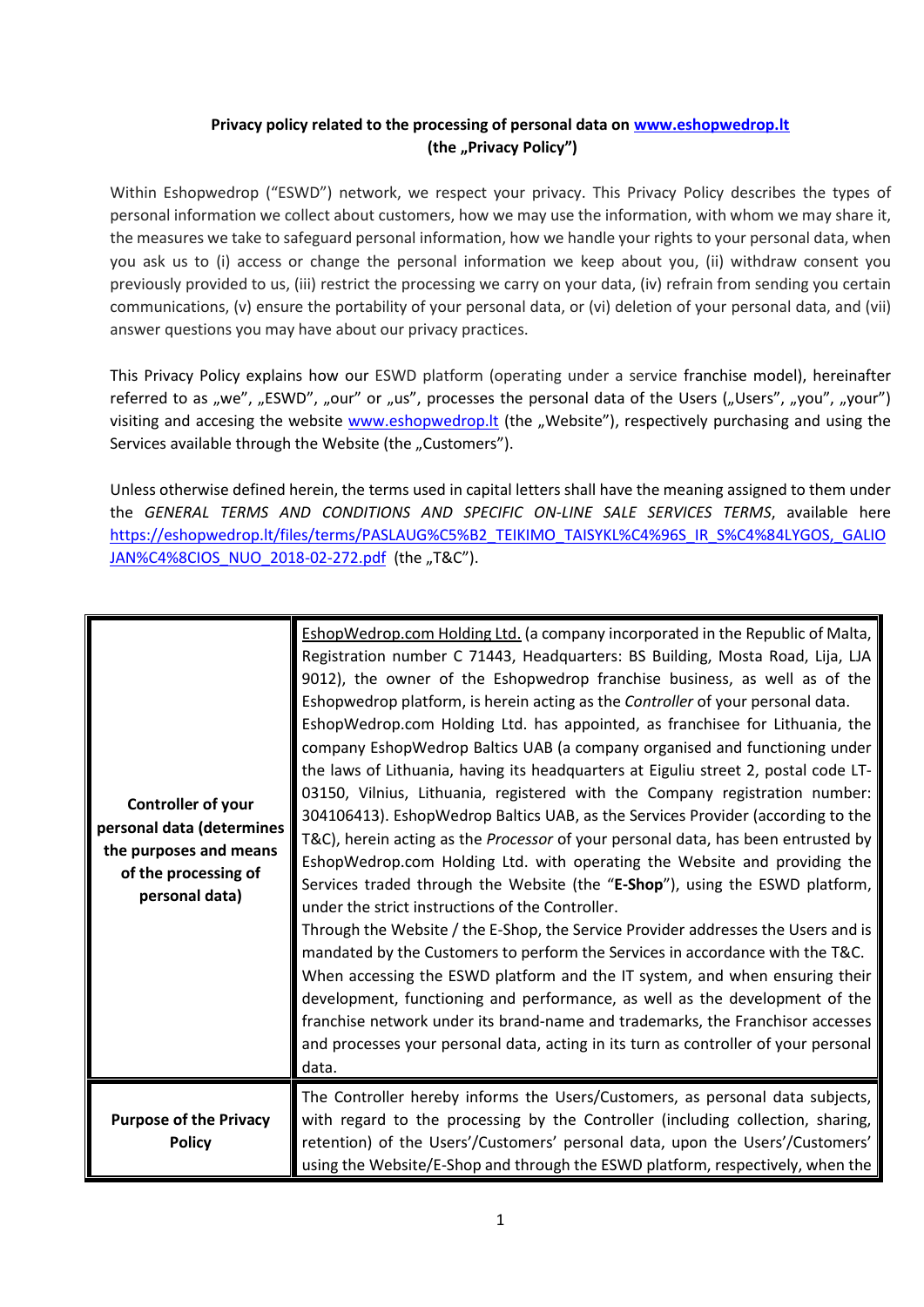|                                                                           | Customers are acquiring and benefiting of the Services provided by the Service<br>Provider. This Privacy Policy shall accordingly apply to the personal data processing<br>performed by the Service Provider, when the Users/ Cutomers access and, if the<br>case, use the Website for ordering Services.                                                                                                                                                                                                                                                                                                                                                                                                                                                                                                                                                                           |                                                                                                                                                                         |
|---------------------------------------------------------------------------|-------------------------------------------------------------------------------------------------------------------------------------------------------------------------------------------------------------------------------------------------------------------------------------------------------------------------------------------------------------------------------------------------------------------------------------------------------------------------------------------------------------------------------------------------------------------------------------------------------------------------------------------------------------------------------------------------------------------------------------------------------------------------------------------------------------------------------------------------------------------------------------|-------------------------------------------------------------------------------------------------------------------------------------------------------------------------|
| What is personal data                                                     | Any data or information that helps us to identify the data subjects (the<br>Users/Customers). Some data allows us to directly identify the data subjects (e.g.<br>your name and surname), while other information are less obvious (e.g. the IP of<br>the device you use for surfing on the Website, the MAC address of your computer<br>or mobile phone), but when associated with other elements, help us identify the<br>data subjects and are therefore treated as personal data.<br>We do not collect and/or process in any way special categories of data (e.g. data<br>about health, unique identification numbers, biometric data, etc.).<br>We deliberately do neither request, collect, nor process personal data of minors.<br>Should we identify that such personal data of minors has been accidentally<br>collected/processed, such data will be immediately deleted. |                                                                                                                                                                         |
| Data subjects categories<br>(to whom does the<br>personal data belong to) | User, i.e. any natural person of at least 18 years that intentionally reaches and<br>benefits of the Website, irrespective of having the intention to set-up the Account<br>and (or) to place an Order and (or) to benefit from the Website in any other way,<br>as the case may be;<br>Customer, i.e. any User (natural person of at least 18 years old / legal entity<br>organized and existing according to the laws of its home country) who<br>(a) registered with the Website; and (b) placed an Order and entered into a<br>Distance Contract according to the T&C.<br>Representatives of Users/Customers - legal entities; and<br>Persons' authorized to pick-up/receive/hand over Parcels, in the name and on<br>behalf of the Customer.                                                                                                                                   |                                                                                                                                                                         |
| How do we process your<br>personal data?                                  | What personal data of the data subject we What is the legal ground for our<br>collect and how do we process it? (information personal data processing?<br>we obtain)                                                                                                                                                                                                                                                                                                                                                                                                                                                                                                                                                                                                                                                                                                                |                                                                                                                                                                         |
|                                                                           | Personal data provided directly by the data subject / collected automatically                                                                                                                                                                                                                                                                                                                                                                                                                                                                                                                                                                                                                                                                                                                                                                                                       |                                                                                                                                                                         |
| <b>Setting-up the Customer</b><br><b>Account</b>                          | ➤<br><u>First stage:</u><br>e-mail<br>Second stage:<br>➤<br>name and surname<br>phone number<br>email<br>preferred language<br>ESWD Customer Code/Client ID (i.e. the<br>unique customer code attributed to the<br>User upon setting-up the Account)                                                                                                                                                                                                                                                                                                                                                                                                                                                                                                                                                                                                                                | Performance of a contract to<br>which the data subject is party<br>or in order to take steps at the<br>request of the data subject<br>prior to entering into a contract |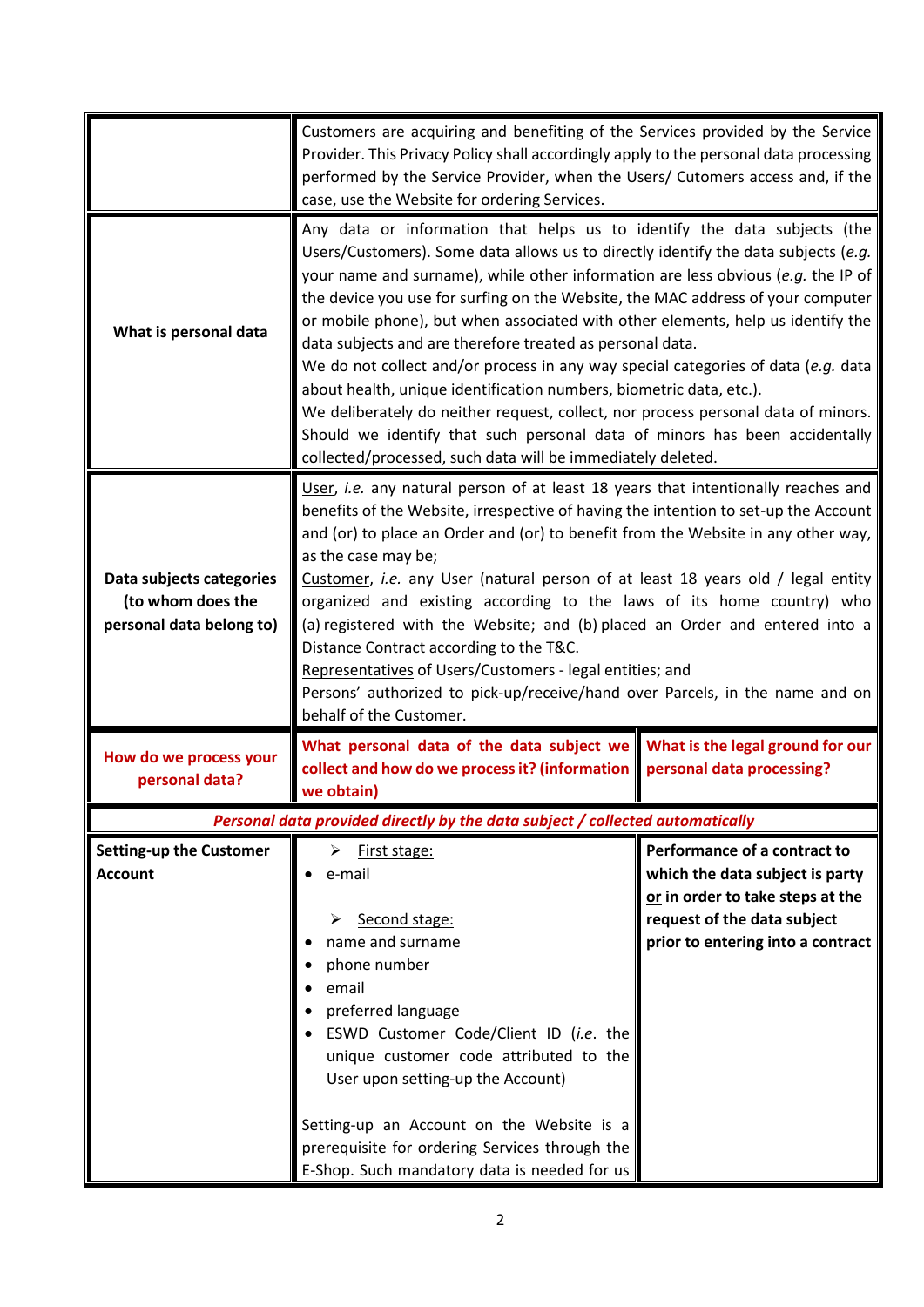|                                                                                                                                                                                     | to undertake mandates for delivering the<br>Services. Data subject's refusal to provide the<br>personal data indicated as mandatory leads to<br>the impossibility to become a User entitled to<br>place orders for Services in the E-Shop.<br>Optional data in the Account:<br>gender<br>fields of interests.<br>The same data is collected when the data<br>subject acts as representative of a legal entity,<br>who intends to place orders in the name of such<br>legal entity he/she is mandated to represent<br>when ordering Services; additionally, the name,<br>surname, a position of the contact person<br>acting on behalf of the legal entity for the<br>performance of the contract for Services is also<br>provided by the data subject.<br>The User's email address is processed when<br>they receive confirmation on the set-up of their<br>Account.<br>E-mail of User is also processed when they<br>receive e-mails as a reminder for their further<br>input for completing Account set-up, in order to<br>be able to place orders. |                                           |
|-------------------------------------------------------------------------------------------------------------------------------------------------------------------------------------|-------------------------------------------------------------------------------------------------------------------------------------------------------------------------------------------------------------------------------------------------------------------------------------------------------------------------------------------------------------------------------------------------------------------------------------------------------------------------------------------------------------------------------------------------------------------------------------------------------------------------------------------------------------------------------------------------------------------------------------------------------------------------------------------------------------------------------------------------------------------------------------------------------------------------------------------------------------------------------------------------------------------------------------------------------|-------------------------------------------|
| <b>Placing Orders for Services</b> Upon<br>/ Return Mandate<br>Services and conclusion of<br>distance contracts for<br>Services / Return<br><b>Mandate Services</b>                 | arrival of a Parcel at the Origin Performance of the (distance)<br>Warehouse / arrival of a Returned Parcel at the contract<br>Destination Warehouse, the following data is<br>processed in the ESWD platform:<br><b>ESWD Customer Code;</b><br>name and surname;<br>email;<br>telephone number.                                                                                                                                                                                                                                                                                                                                                                                                                                                                                                                                                                                                                                                                                                                                                      |                                           |
| <b>Performance of the</b><br>distance contract with<br>respect to a Parcel /<br><b>Returned Parcel (including</b><br>ensuring exercise of the<br>Customer's right of<br>withdrawal) | Upon acceptance of the Parcel / Returned<br>Parcel by the Service Provider at the Origin<br>Warehouse / Destination Warehouse and<br>notification to Customer of Order acceptance,<br>in the ESWD platform the following personal<br>data is processed:                                                                                                                                                                                                                                                                                                                                                                                                                                                                                                                                                                                                                                                                                                                                                                                               | Performance of the (distance)<br>contract |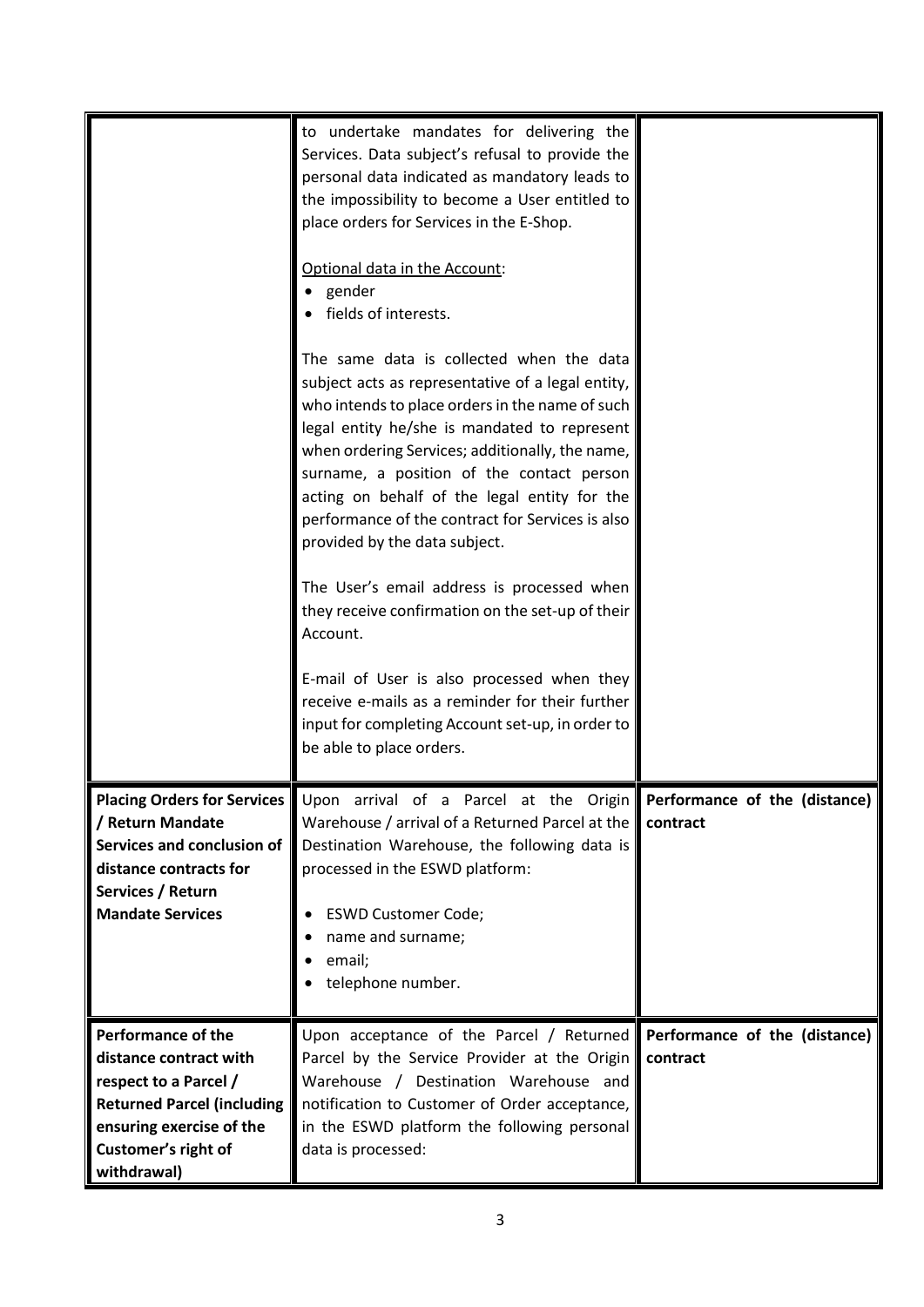| <b>ESWD Customer Code;</b>                   |  |
|----------------------------------------------|--|
| name and surname;                            |  |
| email;                                       |  |
| telephone number.                            |  |
|                                              |  |
| The same personal data is processed upon     |  |
| performance of the further actions for       |  |
|                                              |  |
| completing an express mandate given by the   |  |
| Customer under a specific Order:             |  |
|                                              |  |
| storage of the Parcel / Returned Parcel in   |  |
| the Origin Warehouse / Destination           |  |
| Warehouse;                                   |  |
| re-packaging of Parcels / Returned Parcels,  |  |
| according to the T&C                         |  |
| customs formalities in the name and on       |  |
| behalf of the Customer (if the case,         |  |
| according to the applicable laws) -          |  |
| additional data may be processed: i.e.       |  |
| order, invoice for the Product, personal     |  |
| statement regarding contents of Parcel,      |  |
| signature, correspondence<br>for<br>the      |  |
| execution of the customs special mandate;    |  |
| road transportation of the Parcel / Returned |  |
| Parcel;                                      |  |
| storage of the Parcel / Returned Parcel in   |  |
| the Destination Warehouse / Origin           |  |
| Warehouse;                                   |  |
| informing the Customer (by e-mail and/or in  |  |
| his/her Account) about the Parcel            |  |
| Returned status: in Origin Warehouse / in    |  |
| Destination Warehouse, in Transit, in        |  |
| Intermediary Warehouse, in Destination       |  |
| Warehouse / in Origin Warehouse, in          |  |
| Consolidation/ to be picked-up by the        |  |
| Customer, Picked-up by the Customer, in      |  |
| Consolidation /to be delivered to Courier,   |  |
|                                              |  |
| Picked-up by Courier, in Consolidation/to be |  |
| delivered to Click-and-Collect point/picked  |  |
| the<br>Customer/Customer's<br>by<br>up       |  |
| representative;                              |  |
| issuing the invoices for the tariffs for     |  |
| Services / Return Mandate Services and for   |  |
| any other applicable tariff (e.g. customs    |  |
| clearance).                                  |  |
|                                              |  |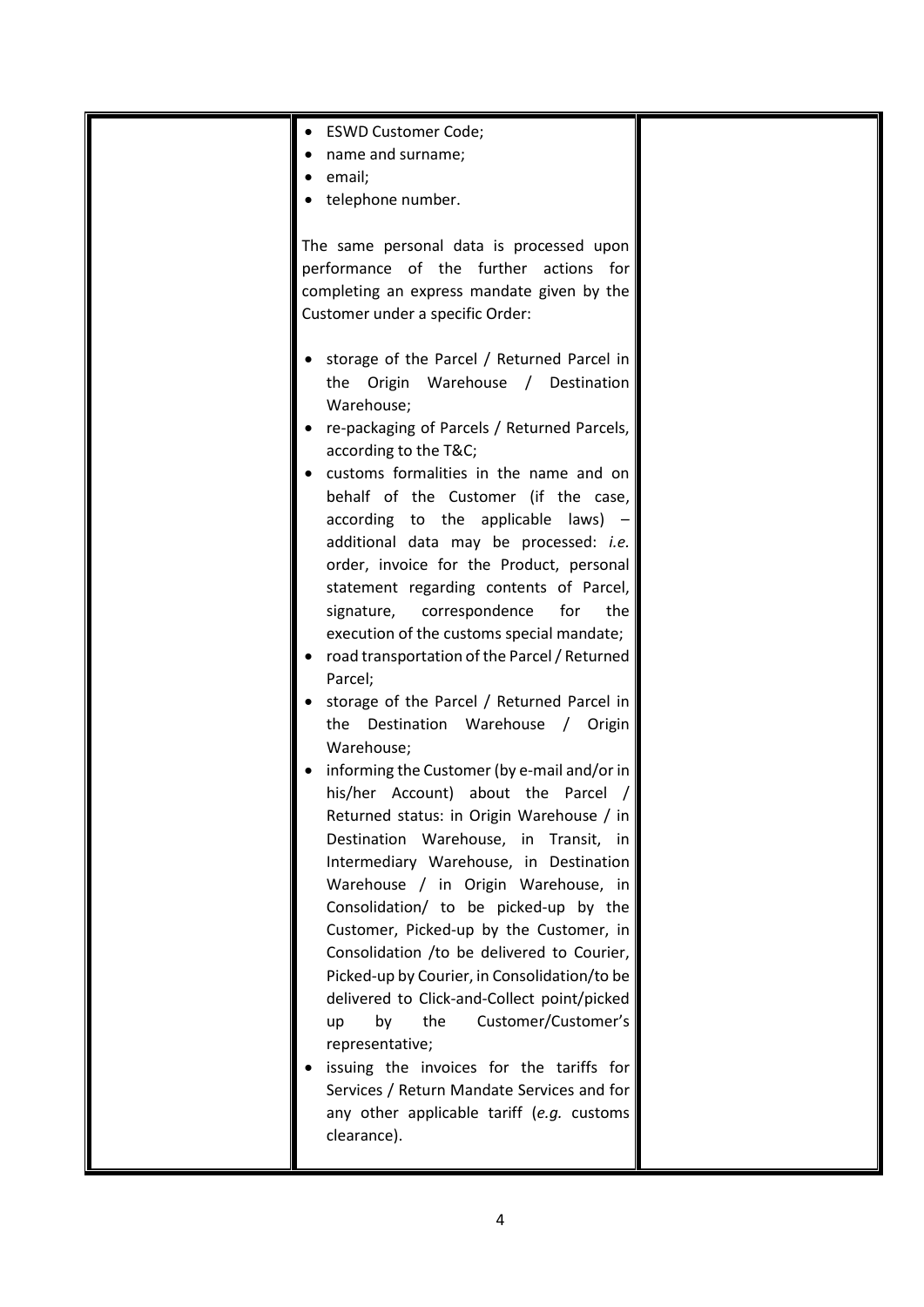|                               | Personal data regarding payment transactions<br>(e.g. details of cards) are not available / kept in<br>the ESWD platform. The Customer's IBAN may<br>be requested in the ESWD platform in<br>exceptional cases (i.e. the Customer exercised<br>their right to withdrawal and they must be<br>reimbursed for the amounts already paid, an<br>Order is cancelled after the due amounts have<br>been paid by the Customer); nevertheless, such<br>data is not kept in the ESWD platform, such<br>details<br>deleted<br>are<br>soon<br>the<br>as<br>as<br>reimbursement is operated. |                                                             |
|-------------------------------|----------------------------------------------------------------------------------------------------------------------------------------------------------------------------------------------------------------------------------------------------------------------------------------------------------------------------------------------------------------------------------------------------------------------------------------------------------------------------------------------------------------------------------------------------------------------------------|-------------------------------------------------------------|
| <b>Customer care services</b> | For ensuring customer care services with regard Performance of the (distance)                                                                                                                                                                                                                                                                                                                                                                                                                                                                                                    |                                                             |
|                               | to your Account / Order for Services / Return contract                                                                                                                                                                                                                                                                                                                                                                                                                                                                                                                           |                                                             |
|                               | Mandate Services, the following data is                                                                                                                                                                                                                                                                                                                                                                                                                                                                                                                                          |                                                             |
|                               | processed, mainly for identification of the                                                                                                                                                                                                                                                                                                                                                                                                                                                                                                                                      |                                                             |
|                               | Customer:                                                                                                                                                                                                                                                                                                                                                                                                                                                                                                                                                                        |                                                             |
|                               | name and surname;                                                                                                                                                                                                                                                                                                                                                                                                                                                                                                                                                                |                                                             |
|                               | e-mail address;<br>phone number;                                                                                                                                                                                                                                                                                                                                                                                                                                                                                                                                                 |                                                             |
|                               | <b>ESWD Customer Code.</b>                                                                                                                                                                                                                                                                                                                                                                                                                                                                                                                                                       |                                                             |
|                               |                                                                                                                                                                                                                                                                                                                                                                                                                                                                                                                                                                                  |                                                             |
|                               | We may process, as per your prior specific                                                                                                                                                                                                                                                                                                                                                                                                                                                                                                                                       |                                                             |
|                               | consent, your voice in the phone discussions we                                                                                                                                                                                                                                                                                                                                                                                                                                                                                                                                  |                                                             |
|                               | have, in order to grant you support as per your                                                                                                                                                                                                                                                                                                                                                                                                                                                                                                                                  |                                                             |
|                               | request.                                                                                                                                                                                                                                                                                                                                                                                                                                                                                                                                                                         |                                                             |
|                               | We may process the same data for solving the                                                                                                                                                                                                                                                                                                                                                                                                                                                                                                                                     |                                                             |
|                               | claims you make with respect to our Services /                                                                                                                                                                                                                                                                                                                                                                                                                                                                                                                                   |                                                             |
|                               | <b>Return Mandate Services.</b>                                                                                                                                                                                                                                                                                                                                                                                                                                                                                                                                                  |                                                             |
|                               |                                                                                                                                                                                                                                                                                                                                                                                                                                                                                                                                                                                  |                                                             |
| Handing-over the Parcel /     | Upon handing over of the Parcel / Returned                                                                                                                                                                                                                                                                                                                                                                                                                                                                                                                                       | Performance of the (distance)                               |
| <b>Returned Parcel to the</b> | Parcel to the Customer/Customer's authorised                                                                                                                                                                                                                                                                                                                                                                                                                                                                                                                                     | contract                                                    |
| <b>Customer/Customer's</b>    | representative, the following personal data is                                                                                                                                                                                                                                                                                                                                                                                                                                                                                                                                   |                                                             |
| representative/authorised     | processed:                                                                                                                                                                                                                                                                                                                                                                                                                                                                                                                                                                       | legitimate<br>interest<br>Our<br>of                         |
| person                        |                                                                                                                                                                                                                                                                                                                                                                                                                                                                                                                                                                                  | preventing potential fraudulent                             |
|                               | name and surname;                                                                                                                                                                                                                                                                                                                                                                                                                                                                                                                                                                | actions                                                     |
|                               | telephone number;<br><b>ESWD Customer Code;</b>                                                                                                                                                                                                                                                                                                                                                                                                                                                                                                                                  | The Customer may oppose at<br>any time to the processing of |
|                               | delivery address (if the case).                                                                                                                                                                                                                                                                                                                                                                                                                                                                                                                                                  | such data, by sending an e-mail                             |
|                               |                                                                                                                                                                                                                                                                                                                                                                                                                                                                                                                                                                                  | following<br>the<br>address<br>to                           |
|                               | Upon handing over of the Parcel / Returned                                                                                                                                                                                                                                                                                                                                                                                                                                                                                                                                       | info@eshopwedrop.lt,<br>on                                  |
|                               | Parcel to the Customer/Customer's authorised                                                                                                                                                                                                                                                                                                                                                                                                                                                                                                                                     | grounds relating to his or her                              |
|                               | Customer/Customer's<br>representative,<br>the                                                                                                                                                                                                                                                                                                                                                                                                                                                                                                                                    | particular<br>situation.<br>The                             |
|                               | representative may be asked to present valid Customer's data will no longer                                                                                                                                                                                                                                                                                                                                                                                                                                                                                                      |                                                             |
|                               | identification documents (they can be asked to $\bullet$ be processed in the                                                                                                                                                                                                                                                                                                                                                                                                                                                                                                     | ESWD                                                        |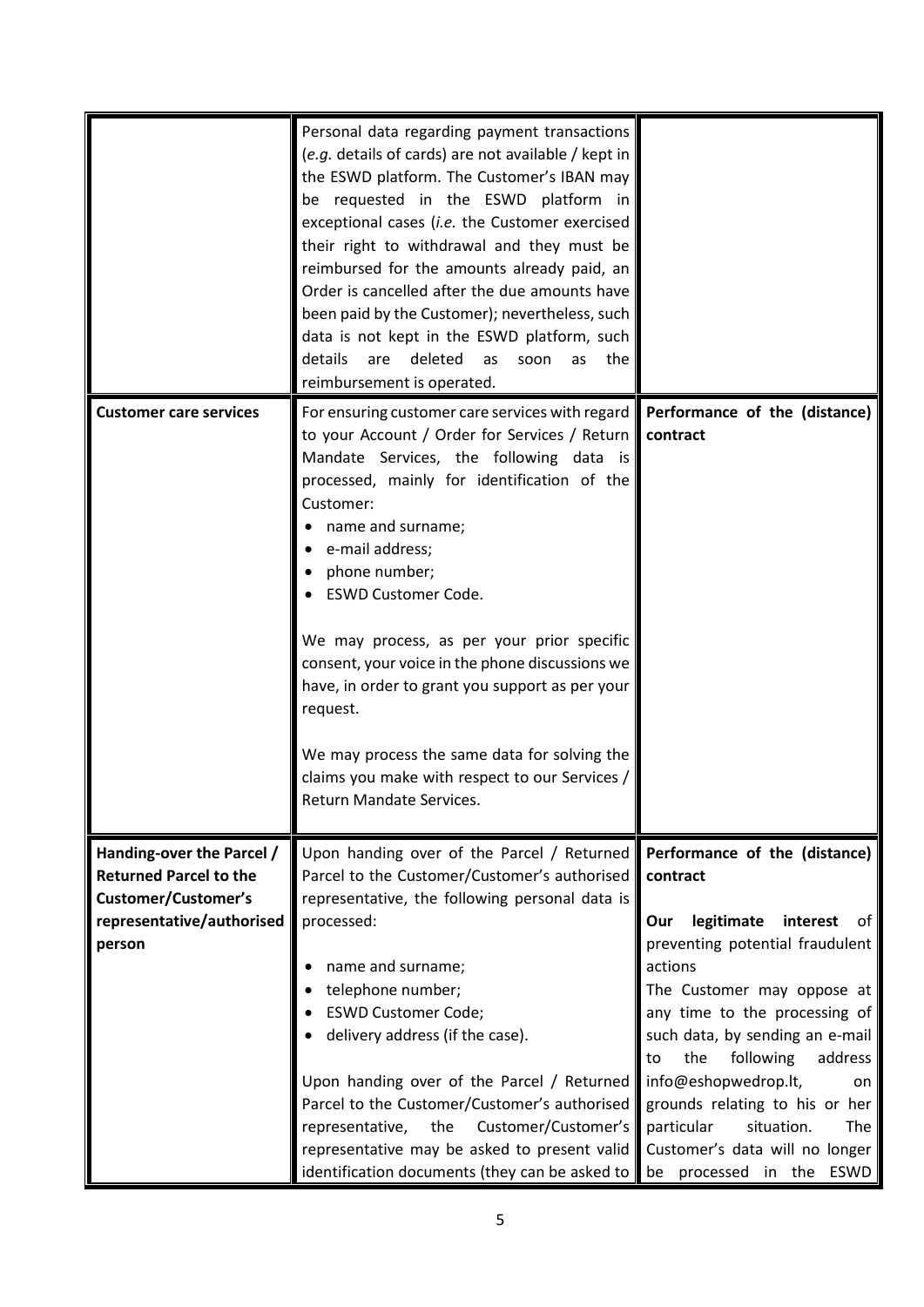|                                                                     | show ID exclusively for identity validation, in<br>order to avoid fraud, no copies or pictures of<br>such ID papers are to be kept/stored upon<br>actual receipt of the Parcel / Returned Parcel).<br>Validation of the Customer's/Customer's<br>authorised representative's identity is required<br>also to prevent money laundering and<br>terrorism financing, according to the relevant<br>laws. | platform, in accordance with the<br>legal provisions.                                                                                                                                                                                                                                                                                                                                                                        |
|---------------------------------------------------------------------|------------------------------------------------------------------------------------------------------------------------------------------------------------------------------------------------------------------------------------------------------------------------------------------------------------------------------------------------------------------------------------------------------|------------------------------------------------------------------------------------------------------------------------------------------------------------------------------------------------------------------------------------------------------------------------------------------------------------------------------------------------------------------------------------------------------------------------------|
|                                                                     | personal<br>The<br>data<br>the<br>same<br>ot<br>Customer/Customer's<br>authorised<br>representative is processed in the paper<br>documentation kept by the last mile delivery<br>service provider, upon the instructions of the<br>Service Provider.                                                                                                                                                 |                                                                                                                                                                                                                                                                                                                                                                                                                              |
| <b>General commercial</b><br>communications (weekly<br>newsletters) | Sending to Users/Customers general e-mail<br>communications<br>(newsletters)<br>regarding<br>Eshopwedrop Services.                                                                                                                                                                                                                                                                                   | Your prior consent<br>You can withdraw at any time<br>your consent for receiving such<br>materials, by CLICKING ON THE<br>UNSCRIBE LINK YOU SHOULD<br>GIVE AT THE END OF EVERY<br>NEWSLETTER.                                                                                                                                                                                                                                |
| <b>Reminders on status of</b><br><b>Customer Account</b>            | Sending to the Customer reminders by e-mail<br>on the status of their Account (e.g. no ordering<br>activity in the last 1 month), regarding similar<br>Eshopwedrop Services available for ordering by<br>the Customer on the Website, in the context<br>where the Customer has already ordered<br>Services and gave its e-mail address to us to this<br>end.                                         | Our legitimate interest<br>The Customer may oppose at<br>any time to receiving such e-<br>mails, by CLICKING ON THE<br>UNSCRIBE LINK YOU SHOULD<br>GIVE AT THE END OF EVERY<br><b>SUCH</b><br>EMAIL.<br>grounds<br>on<br>relating to his or her particular<br>situation. The Customer's data<br>will no longer be processed in<br>platform<br><b>ESWD</b><br>the<br>in.<br>accordance<br>with<br>the<br>legal<br>provisions. |
| <b>Vouchers</b>                                                     | The Customer may receive vouchers (discounts<br>/ benefits) for their loyalty. Such vouchers shall<br>be visible in the Customer's Account.                                                                                                                                                                                                                                                          | Performance of the contract /<br>Our legitimate interest                                                                                                                                                                                                                                                                                                                                                                     |
| Unilateral termination of<br>a distance contract                    | The e-mail address/any other address of a<br>Customer infringing the distance contract (e.g.<br>the Parcel does not meet the mandatory<br>elements as per the T&C), may be processed for                                                                                                                                                                                                             | Performance of the (distance)<br>contract                                                                                                                                                                                                                                                                                                                                                                                    |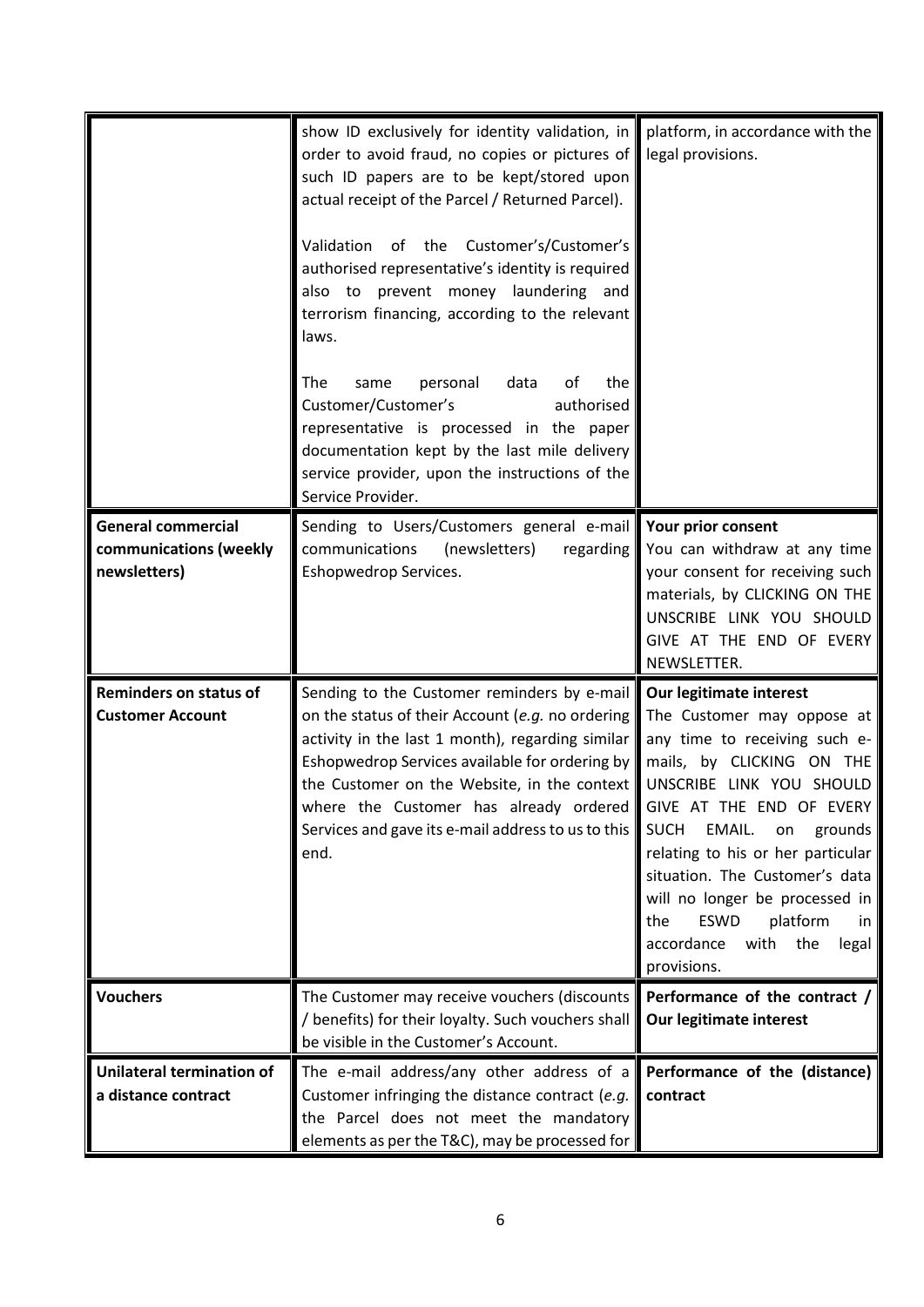|                                                                                             | sending them a notification of termination of<br>the distance contract for Customers' fault.                                                                                                                                                                                                                                                                                                                                                                                                                                                                                                                                                                                                                                                                                                                                                                                                                                |                                                                                                                                                                                                                                                                                                                                                                                                                                                               |
|---------------------------------------------------------------------------------------------|-----------------------------------------------------------------------------------------------------------------------------------------------------------------------------------------------------------------------------------------------------------------------------------------------------------------------------------------------------------------------------------------------------------------------------------------------------------------------------------------------------------------------------------------------------------------------------------------------------------------------------------------------------------------------------------------------------------------------------------------------------------------------------------------------------------------------------------------------------------------------------------------------------------------------------|---------------------------------------------------------------------------------------------------------------------------------------------------------------------------------------------------------------------------------------------------------------------------------------------------------------------------------------------------------------------------------------------------------------------------------------------------------------|
| Indemnification of the<br><b>Customer as per CMR or</b><br>contractual guarantee<br>service | following data is processed when<br>The<br>indemnifying the Customer based on CMR rules<br>or on contractual guarantee service:<br>name and surname;<br>telephone number;<br><b>ESWD Customer Code;</b><br>invoice attesting the Customer having<br>purchased the Product;<br>bank statement confirming the amount paid<br>by the Customer / online order placed for<br>the Product.<br>No financial data of the Customer (e.g. IBAN<br>code) is kept in the ESWD platform.                                                                                                                                                                                                                                                                                                                                                                                                                                                 | Performance of the (distance)<br>contract                                                                                                                                                                                                                                                                                                                                                                                                                     |
| <b>Commercial</b><br>communication based on<br>customer segmentation<br>(profiling)         | Based on the social interests you choose to <b>Your prior consent</b><br>share with us by personalizing your Account For segmentation/profiling in<br>(e.g. hobbies, age, other personal interests,<br>etc.), we may prepare and send to you<br>(including by using third party partners<br>specialized in such processes), on your e-mail,  <br>customized offers regarding Services that we<br>render<br>in<br>connection<br>with<br>may<br>products/services you may be interested in,<br>including shopping tips ("Customized Offers"),<br>based on the segments/customers profiles we<br>create and in which we place you to this end.<br>However, we shall send such Customized Offers<br>only following your specific consent to this end.<br>We may use such segmentation to send to you<br>surveys asking for your feedback regarding<br>various interractions you've with us, aimed at<br>improving our Services. | order to send Customized Offers<br>through the<br>communication<br>channels<br>preferred<br>the<br>by<br>Customers (e-mail, sms).<br>You can withdraw at any time<br>your consent for receiving such<br>materials, including to being<br>subject<br>to<br>segmentation/profiling<br>for<br>marketing<br>purposes,<br>by<br>CLICKING ON THE UNSCRIBE<br>LINK YOU SHOULD GIVE AT THE<br>END OF EVERY SUCH EMAIL.<br>We will stop sending you such<br>materials. |
|                                                                                             | We may generate such segments based also on<br>combining the information you choose to share<br>with us in your Account, with the cookies placed<br>according to our Cookies Policy available on the<br>Website.                                                                                                                                                                                                                                                                                                                                                                                                                                                                                                                                                                                                                                                                                                            | Our<br>legitimate<br>interest<br>of<br>aiming to constantly improve<br>our services further to your<br>answers to our surveys.<br>You can oppose to receving<br>communication for taking part<br>to such surveys, by CLICKING ON<br><b>UNSCRIBE</b><br><b>THE</b><br><b>LINK</b><br>YOU<br>SHOULD GIVE AT THE END OF<br>EVERY SUCH EMAIL, on grounds                                                                                                          |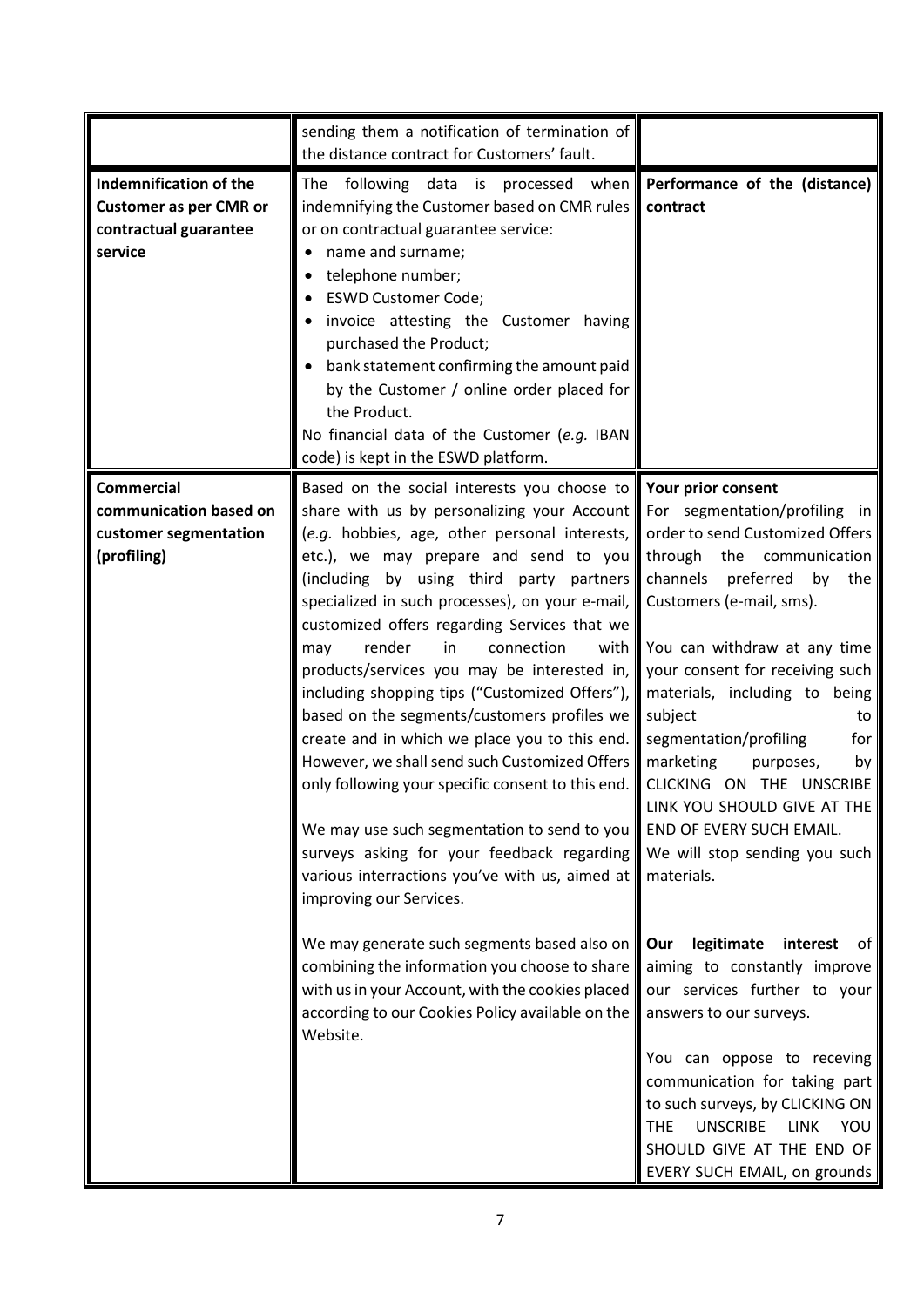|                                                                                   |                                                                                                                                                                                                                                                                                                                                                                                                                                                       | relating<br>to<br>your<br>particular<br>situation. The Customer's data<br>will no longer be processed for<br>this purpose in the ESWD<br>platform, in accordance with the<br>legal provisions.                                     |
|-----------------------------------------------------------------------------------|-------------------------------------------------------------------------------------------------------------------------------------------------------------------------------------------------------------------------------------------------------------------------------------------------------------------------------------------------------------------------------------------------------------------------------------------------------|------------------------------------------------------------------------------------------------------------------------------------------------------------------------------------------------------------------------------------|
|                                                                                   |                                                                                                                                                                                                                                                                                                                                                                                                                                                       |                                                                                                                                                                                                                                    |
| <b>Audit and reporting</b>                                                        | We may process personal data of our<br>Customers for annual financial audit, reporting<br>and other fiscal obligations (if the case).<br>We also process personal data in the ESWD<br>platform for generating reports aimed at<br>improving our franchise business model.                                                                                                                                                                             | <b>Legal obligations</b><br>When required under the law,<br>for<br>meeting<br>specific<br>tax<br>obligations.<br>legitimate<br>interest<br>Our<br>0t<br>the<br>franchise<br>improving<br>business model under which we<br>operate. |
| Protecting our rights in the<br>court of law / arbitration<br>court               | When we protect our rights in a court of law $\sqrt{\parallel}$<br>arbitration court (e.g. for recovering bad<br>debts), or protect our intersts<br>against<br>claims,<br>shall<br>ungrounded<br>process<br>we<br>Users'/Customers' data necessary as per the<br>legal provisions, to prepare and sustain our<br>legal actions.                                                                                                                       | Our<br>legitimate<br>interest<br>.ot<br>protecting/enforcing our rights<br>and defending us against claims                                                                                                                         |
| <b>Procedures</b><br>and<br>investigations carried out<br>by official authorities | Strictly in accordance with the law, in<br>exceptional situations, we may provide to the<br>authorities,<br>during<br>official<br>competent<br>proceedings/investigations or other procedures<br>under the law, the following personal data:<br>name and surname, address, e-mail, telephone<br>number, Parcel details (e.g. investigations<br>regarding contents of Parcel), banking details in<br>our possession (e.g. case of suspicion of fraud). | <b>Our legal obligations</b>                                                                                                                                                                                                       |
| <b>Cookies</b>                                                                    | Please refer to our Cookies Policies for details<br>regarding the use of Cookies on the Website,<br>along with the mechanisms under which you<br>can take action regarding the Cookies.                                                                                                                                                                                                                                                               | <b>Consent for Cookies (if the case)</b>                                                                                                                                                                                           |
| Different actions of the<br>User / Customer on the<br>Website                     |                                                                                                                                                                                                                                                                                                                                                                                                                                                       |                                                                                                                                                                                                                                    |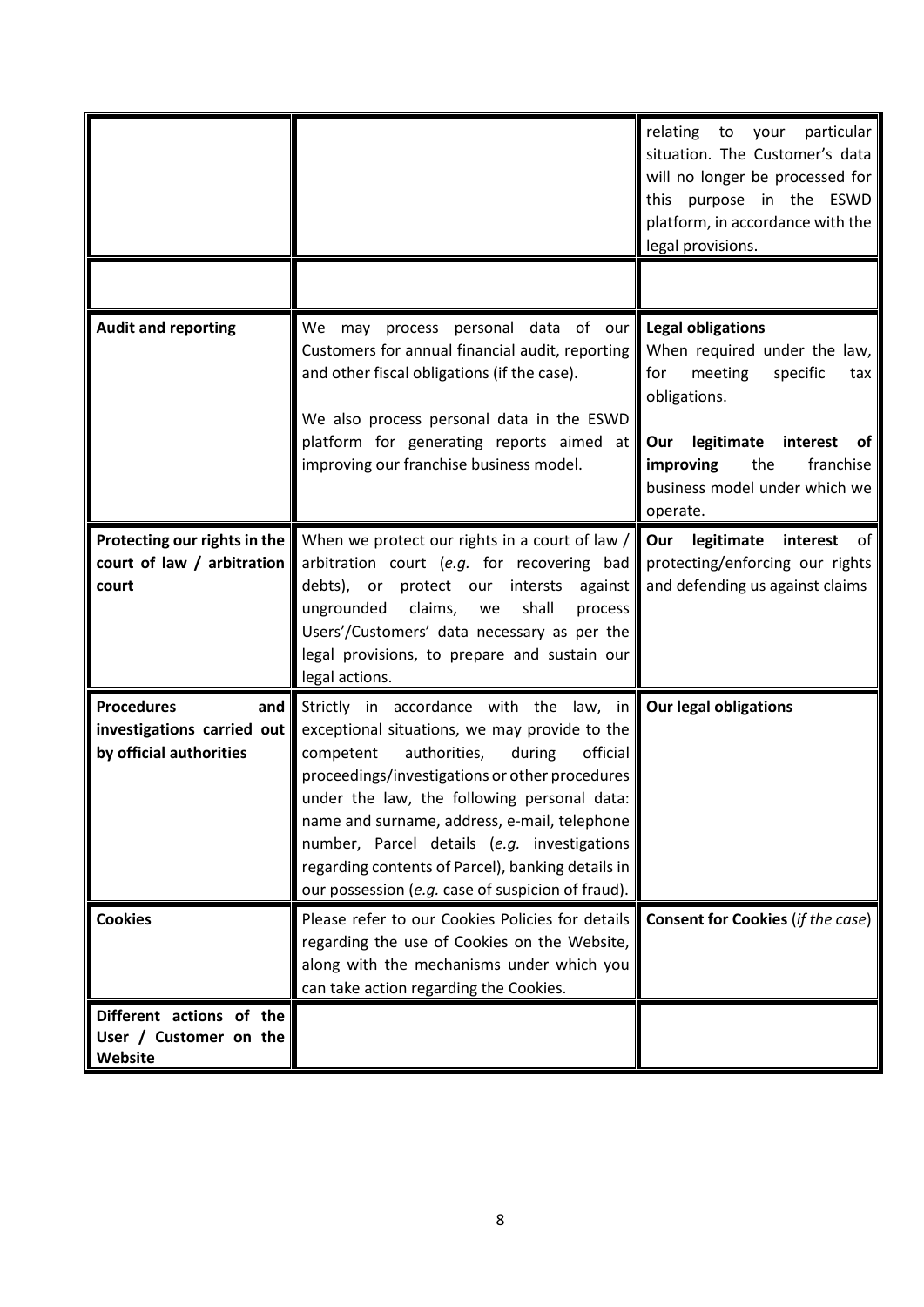| <b>Share on Facebook</b> Share | Share Social plugins are tools made available by                                                             | Our legitimate interest |
|--------------------------------|--------------------------------------------------------------------------------------------------------------|-------------------------|
| on Twitter Share on            | social media platforms that let you share your                                                               |                         |
| Google Plus! Share on          |                                                                                                              |                         |
| linkedIn                       | experiences on our Website with your friends                                                                 |                         |
|                                | on Facebook / Twitter / Goole Plus / linkedin.                                                               |                         |
|                                |                                                                                                              |                         |
|                                | Our Website doesn't receive the information                                                                  |                         |
|                                | that appears in the plugin; we are $/$ are not                                                               |                         |
|                                | automatically notified about actions you take                                                                |                         |
|                                | within the plugin. Example: if you use the Share                                                             |                         |
|                                | on Facebook plugin to share the Contact section                                                              |                         |
|                                | of our Website, the Website may be able to                                                                   |                         |
|                                | connect your share to your profile on Facebook.                                                              |                         |
|                                |                                                                                                              |                         |
|                                | Unless you are already logged into the relevant                                                              |                         |
|                                | social platform account when visting our                                                                     |                         |
|                                | Website (e.g. Facebook), you will be asked to                                                                |                         |
|                                | log you're your account before you can use the                                                               |                         |
|                                | plugin.                                                                                                      |                         |
|                                |                                                                                                              |                         |
|                                | We do not store your profile as defined on the                                                               |                         |
|                                | social media platform, or other information                                                                  |                         |
|                                | from your profile.                                                                                           |                         |
|                                |                                                                                                              |                         |
|                                |                                                                                                              |                         |
|                                | By making available the Share buttons on our                                                                 |                         |
|                                | Website, we don't collect personal data.                                                                     |                         |
| <b>Clients</b>                 |                                                                                                              | Our legitimate interest |
| reviews                        | (Customers) You have the possibility to send us feedback on<br>your experience with our Website / Services / |                         |
|                                | Return Mandate Service, by placing reviews on                                                                |                         |
|                                | our dedicated section on the Website.                                                                        |                         |
|                                |                                                                                                              |                         |
|                                | We collect in this process your name in case you                                                             |                         |
|                                | choose to indicate your real name and/or your                                                                |                         |
|                                | full name; also, we indicate the country from                                                                |                         |
|                                | which your rate our service. The personal                                                                    |                         |
|                                | remarks you make in this section are meant to                                                                |                         |
|                                | be published on the Website and are therefore                                                                |                         |
|                                | scrutinized in order to abide by rules applicable                                                            |                         |
|                                | to such posting.                                                                                             |                         |
|                                |                                                                                                              |                         |
|                                | We do not collect / store in this process your                                                               |                         |
|                                | profile on such social media platforms, or any                                                               |                         |
|                                | other personal data belonging to you.                                                                        |                         |
|                                |                                                                                                              |                         |
|                                | In case the User/Customer sends any other                                                                    |                         |
|                                | personal data, along with the review, upon<br>their<br>initiative<br>will,<br>and<br>own<br>will<br>we       |                         |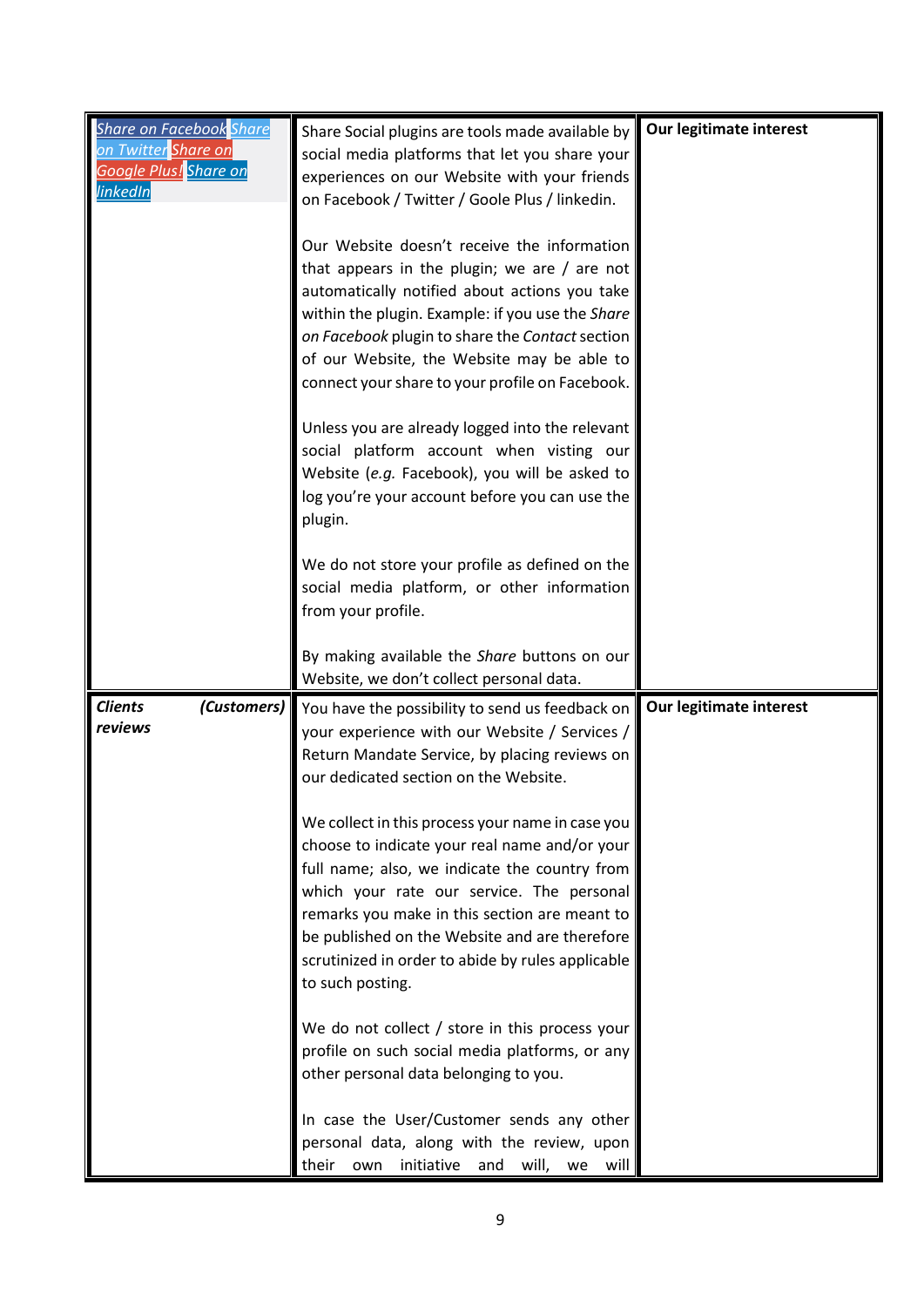|                                              | immediately delete such personal data and will<br>not in any way store it with us.          |                                                      |
|----------------------------------------------|---------------------------------------------------------------------------------------------|------------------------------------------------------|
|                                              |                                                                                             |                                                      |
|                                              | The social media platform receives information                                              |                                                      |
|                                              | about your account logging to our page on the                                               |                                                      |
|                                              | social media platform.                                                                      |                                                      |
| Find us on Facebook,                         | If you are registered with your account on any                                              |                                                      |
| Google Plus, Twitter,                        | social media platform and click the relevant                                                |                                                      |
| YouTube, Pinterest,<br><b>Linkedin</b>       | pictogram, you will be directed to our profile on                                           |                                                      |
|                                              | the respective social media platform.                                                       |                                                      |
|                                              | We do not collect / store in this process your                                              |                                                      |
|                                              | profile on such social media platforms, or any                                              |                                                      |
|                                              | other personal data belonging to you.                                                       |                                                      |
|                                              |                                                                                             |                                                      |
|                                              | The social media platform receives information                                              |                                                      |
|                                              | about your account logging to our page on the                                               |                                                      |
|                                              | social media platform.                                                                      |                                                      |
| <b>Register for our</b><br><b>Newsletter</b> | In case a User gives us their consent for                                                   | User's prior consent<br>User can withdraw consent at |
|                                              | receiving<br>general<br>commercial<br>our                                                   | any time, by accessing the                           |
|                                              | communication newsletter, we process only<br>the User's e-mail for sending them the general | Unscribe link shown in every                         |
|                                              | newsletter.                                                                                 | newsletter.                                          |
|                                              |                                                                                             |                                                      |
|                                              |                                                                                             |                                                      |
| Contact us                                   | Any User can contact us with any query on our                                               | legitimate<br>Our<br>interest<br>as                  |
|                                              | services, by sending a message on the Contact                                               | online business                                      |
|                                              | field; we collect their name, email address, the                                            |                                                      |
|                                              | telephone number, their message. We keep                                                    |                                                      |
|                                              | this data exclusively for responding to the User                                            |                                                      |
|                                              | and do not use the personal data for any other $\parallel$                                  |                                                      |
|                                              | purpose. Personal data collected via "Contact                                               |                                                      |
|                                              | Us" are deleted within maximum 6 months,<br>unless we keep them for legal grounds.          |                                                      |
| Website maintenance and                      | We use the following online identifiers for                                                 | Our legitimate interest                              |
| security                                     | ensuring security of the Website:                                                           |                                                      |
|                                              | User IP address;                                                                            |                                                      |
|                                              | MAC address;                                                                                |                                                      |
|                                              | Internet browser and version of operating                                                   |                                                      |
|                                              | system of the device used for accessing the                                                 |                                                      |
|                                              | Website;                                                                                    |                                                      |
|                                              | HHTP/HTTPS protocol data;                                                                   |                                                      |
|                                              | Location of the device (only if the geo-<br>location function of the device is activated    |                                                      |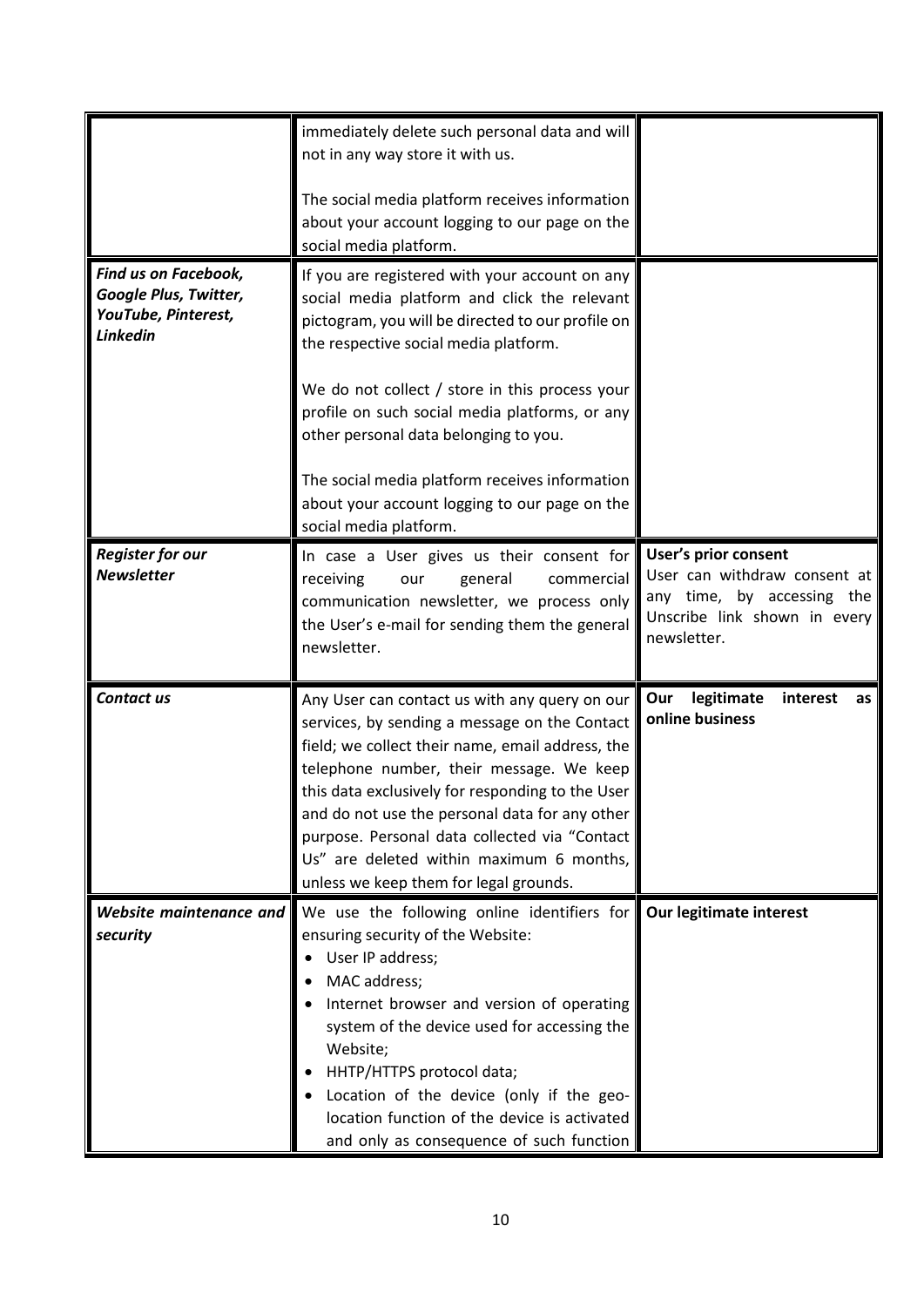|                   | incorporated in the device) used for<br>accessing the Website.                                                                                                                                                                                                                                                                                                                                                                                                                                                                                                                                                                                                                                                                                                                                                                                                                                                                      |
|-------------------|-------------------------------------------------------------------------------------------------------------------------------------------------------------------------------------------------------------------------------------------------------------------------------------------------------------------------------------------------------------------------------------------------------------------------------------------------------------------------------------------------------------------------------------------------------------------------------------------------------------------------------------------------------------------------------------------------------------------------------------------------------------------------------------------------------------------------------------------------------------------------------------------------------------------------------------|
|                   | More precisely, we process this data for (i)<br>ensuring a better functioning of the Website,<br>respectively for:<br>accurate publishing of the contents of the<br>Website;<br>retention of the authentification details<br>(upon the User's request);<br>improving the Website;<br>parametring the device to the requirements<br>of the Website; and for<br>(ii) ensuring the security of the Website and its<br>protection against fraud or other IT security<br>breach with respect to the Website / E-Shop<br>and for (iii) identifying and remedying the<br>deficiencies preventing the use of the Website<br>or of the Account.                                                                                                                                                                                                                                                                                              |
| <b>Recipients</b> | When involved in correspondence with our Users/Customers, or when performing<br>our obligations and responsabilities as per the distance contract with customers,<br>the recipients of personal data may be even the data subjects of that data.<br>ESWD companies (members of our network) effectively involved in the<br>performance of the Customer's distance contract for Services / Return Mandate<br>Services, including in the business processes and operation of the IT systems<br>supporting the ESWD platform and the operation of the franchise business. We<br>share only the data necessary for carrying out the operations needed to ensure the<br>delivery of the Services / Return Mandate Services, i.e. the Service Provider,<br>franchise owner, Origin Country warehouse entity, logistic companies, land<br>transportation company, destination warehouse company, last mile delivery<br>services providers. |
| of the data       | We may share such data with third party contractors (non-members of our<br>franchise) for the performance of the contract for Services / Return Mandate<br>Services (e.g. Mailchimp, Facebook, Google).                                                                                                                                                                                                                                                                                                                                                                                                                                                                                                                                                                                                                                                                                                                             |
|                   | We use specific and strict rules when selecting our partners/third party<br>contractors, in terms of protection of personal data and compliance with data<br>privacy rules, including GDPR rules.                                                                                                                                                                                                                                                                                                                                                                                                                                                                                                                                                                                                                                                                                                                                   |
|                   | In exceptional cases where relevant authorities (e.g. customs, police) request, in<br>accordance with the legal provisions, to have access to data for carrying out public<br>tasks in accordance with their powers, we may share data in official investigations<br>on fraud or other suspicious conducts. We may also present personal data in the<br>court of law, when defending our cause.                                                                                                                                                                                                                                                                                                                                                                                                                                                                                                                                     |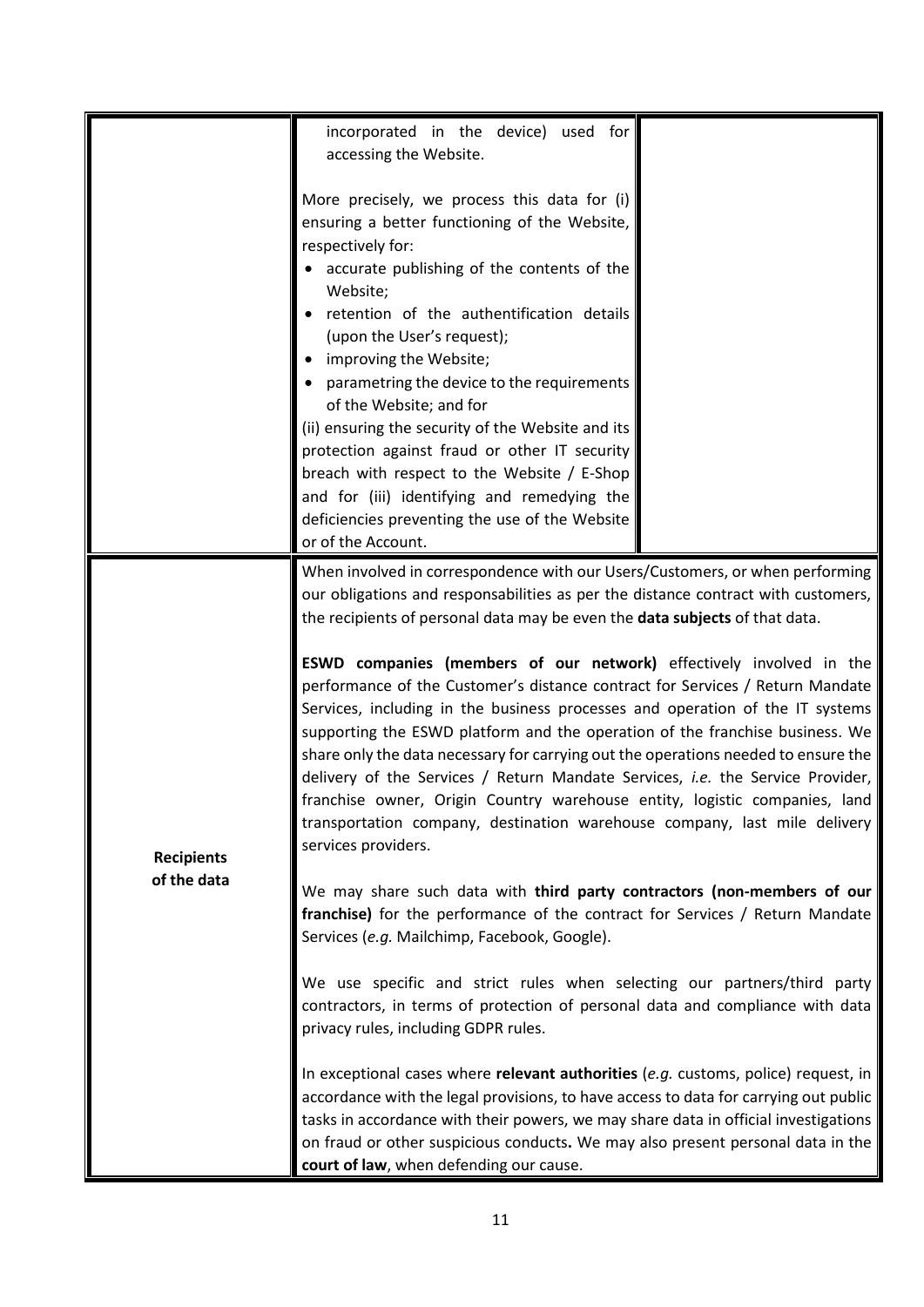|                                               | If we undergo a reorganization or a purchase/sale procedure, we may share your<br>data with third parties participant to such procedures (including to auditors,<br>consultants), during audits performed on our activity / business / companies. We<br>will ensure such third parties undertake obligations for keeping secure and for<br>implementing necessary measures to ensure security of data.                                            |
|-----------------------------------------------|---------------------------------------------------------------------------------------------------------------------------------------------------------------------------------------------------------------------------------------------------------------------------------------------------------------------------------------------------------------------------------------------------------------------------------------------------|
| <b>Retention of data</b>                      | Users'/Customers' personal data (including history of orders) shall be kept in the IT<br>system for 3 (three) years since the last Order for Services/Return Mandate<br>Services placed on the Website (but in any case, no longer than necessary). After<br>that term, personal data mandatory to be kept for longer periods (e.g. financial<br>documents, invoices) shall be kept securely in accordance with the relevant legal<br>provisions. |
|                                               | Accounts that are not used for a 12-month period, are to be de-activated and<br>corresponding personal data is to be deleted / anonymized (so as the data subject<br>can no longer be identified), unless we are obliged by law or our legitimate interest<br>to do otherwise. We shall notify the User/Customer in advance on the de-activation<br>of the Account.                                                                               |
|                                               | Accounts where registration was not completed (only first step was completed) are<br>to be deleted after 6 (six) months, if the User has not completed the second step<br>of the registration, even after receiving 3, (three) iterations of completing the<br>Account.                                                                                                                                                                           |
|                                               | As regards the data used upon the prior consent of the data subject, we will process<br>this data for that purpose only until the User/Customer withdraws their consent,<br>unless we are obliged to keep such data for a longer period, according to the law,<br>for enquiries made by relevant authorities or in order to defend our rights.                                                                                                    |
|                                               | *Consent - means the free, specific, informed agreement of the User/Customer,<br>where they undoubtedly accept for their data to be processed by us for the specific<br>purpose they are consenting to.                                                                                                                                                                                                                                           |
|                                               | We ensure the tehnical and organizational measures necessary to collect, process<br>and keep the personal data securely, including against un-authorised access and<br>use of data. Such measures are at least:<br>administrative and organizational measures to ensure confidentiality by<br>the persons effectively accessing the data;                                                                                                         |
| <b>Security</b>                               | flows and operational procedures for ensuring data subjects' exercise of<br>rights;<br>security of data hosting environments;<br>ensuring by reasonable measures that our partners/subcontractors define<br>and implement adequate security with regard to personal data we share.                                                                                                                                                                |
| <b>Transfer of data to third</b><br>countries | Currently, our data are kept within locations in EU countries. In case the transfer of<br>Users/Customers data to ESWD units / subcontractors / partners in non-EES<br>countries is necessary (the EES countries being the UE countries, plus Switzerland,                                                                                                                                                                                        |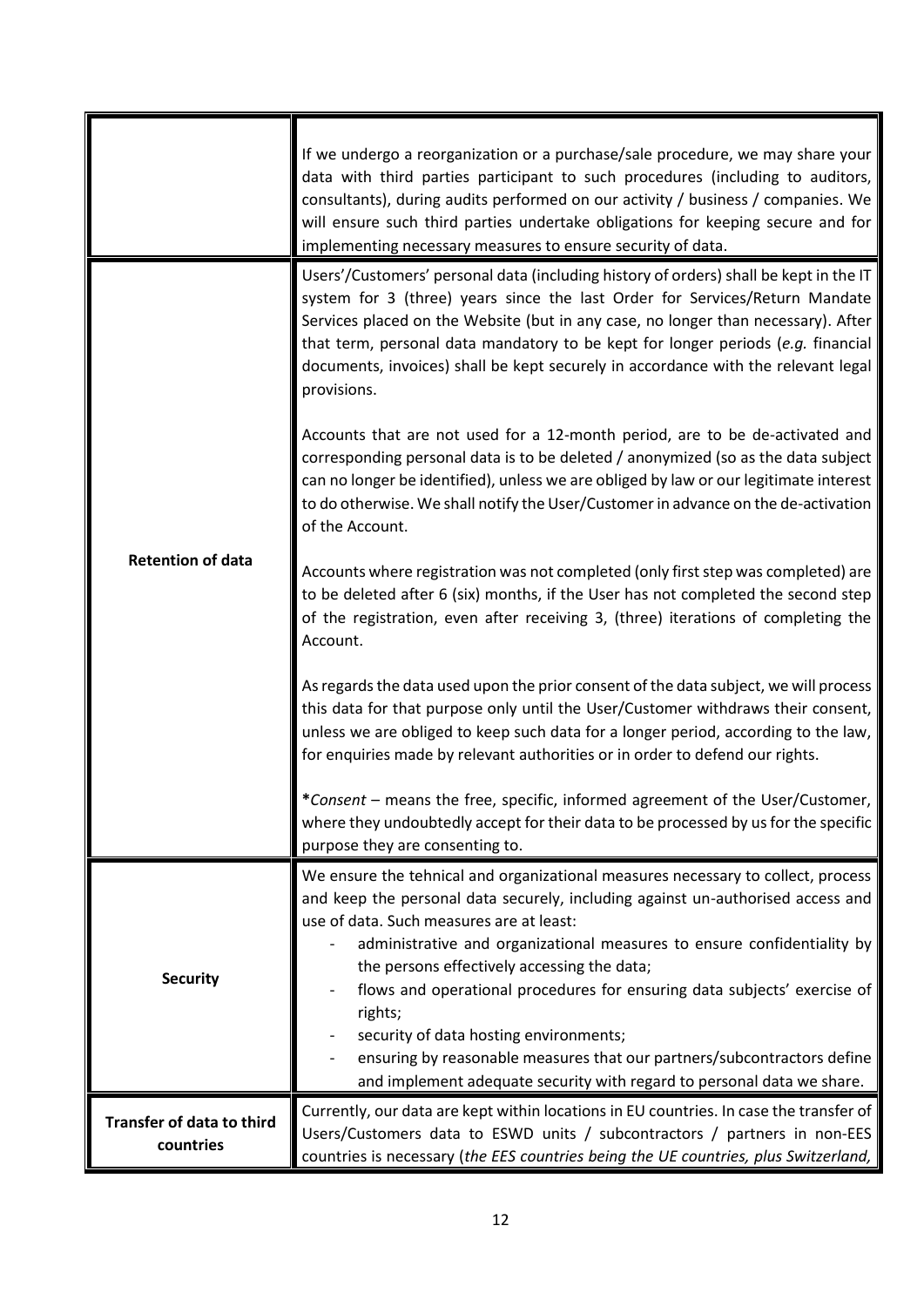|                       | Iceland, Liechtenstein and Norway - considered to have equivalent laws with<br>respect to privacy law), in cases where the place for storing our data or the location<br>of our ESWD units / subcontractors / partners is outside SEE. Should the data reach<br>such non-SEE countries, we shall always ensure that a proper legal contract<br>covering such transfer is in place, in accordance with the standards adopted by the<br>European Commission to this end. Nevertheless, should such a third party does not<br>have laws equivalent to the UE data protection standards, we shall ask such third-<br>party recipient to enter into a binding agreement reflecting these standards.                                                                                                                                                                                                                                                                                                                                                                                                                                                                                                                                                                                                                                                                                                                                                                                                                                                                                                                                                                                                                                        |
|-----------------------|---------------------------------------------------------------------------------------------------------------------------------------------------------------------------------------------------------------------------------------------------------------------------------------------------------------------------------------------------------------------------------------------------------------------------------------------------------------------------------------------------------------------------------------------------------------------------------------------------------------------------------------------------------------------------------------------------------------------------------------------------------------------------------------------------------------------------------------------------------------------------------------------------------------------------------------------------------------------------------------------------------------------------------------------------------------------------------------------------------------------------------------------------------------------------------------------------------------------------------------------------------------------------------------------------------------------------------------------------------------------------------------------------------------------------------------------------------------------------------------------------------------------------------------------------------------------------------------------------------------------------------------------------------------------------------------------------------------------------------------|
| Data subject's rights | In order to make sure that each User/Customer is in control of their personal data,<br>we ensure that each data subject enjoys the following possibilities, based on<br>available technologies:<br>They may operate their Account and amend / delete / edit data;<br>They may delete cookies from their browser;<br>The social media platforms offer mechanisms where the User/Customer may<br>choose their options regarding sharing data with other sites.<br>Also, in your capacity as data subject, according to Regulation EU 2016/679, the<br>Users/Customers enjoy the rights detailed below (Users/Customers may be asked<br>to prove their identity and quality as Account holder, in order for their requests be<br>analysed). We shall try to answer to requests without delay and no later than 30<br>days (or in another reasonable term, as per the Regulation).<br>Right to be informed. The User has the right to receive clear, transparent, easy to<br>understand and access, information, with respect to the manner in which we<br>process their personal data, including details about their rights as data subject. This<br>information is presented in this Privacy Policy.<br>Right to access their personal data. The User/Customer is entitled to access their<br>data we process about them; we will not charge for initial requests. If the<br>User/Customer requests copies of the data already provided, we may charge a<br>reasonable fee, considering the administrative costs associated with the provision<br>of such data. We reserve the right to refuse excessive and/or repeated requests.<br>The request for access right must be sent by the User/Customer at:<br>E-mail: info@eshopwedrop.lt |
|                       | Right to rectification. The User/Customer that identifies the fact that the data we<br>process about them is incorrect, incomplete or inaccurate, may:<br>Send us a request for rectification at e-mail info@eshopwedrop.lt<br>Right to object to direct marketing. The User/Customer may object at any time and<br>un-scribe from our direct marketing materials. They may do this only by clicking the<br>un-scribe me link provided in each such communication we sent to them.<br>Withdrawal of consent (un-scribing or written request) does not affect legality of<br>the processing based on consent, before the withdrawal taking place.<br>Right to object based on legitimate interest. The User/Customer may oppose at any<br>time to any processing based on our legitimate interest. Under the section "Legal<br>grounds" of the table, you may identify easily the cases in which we process<br>personal data based on our legitimate interest. The User/Customer may exercise<br>their right to object by sending a written request to info@eshopwedrop.lt.                                                                                                                                                                                                                                                                                                                                                                                                                                                                                                                                                                                                                                                            |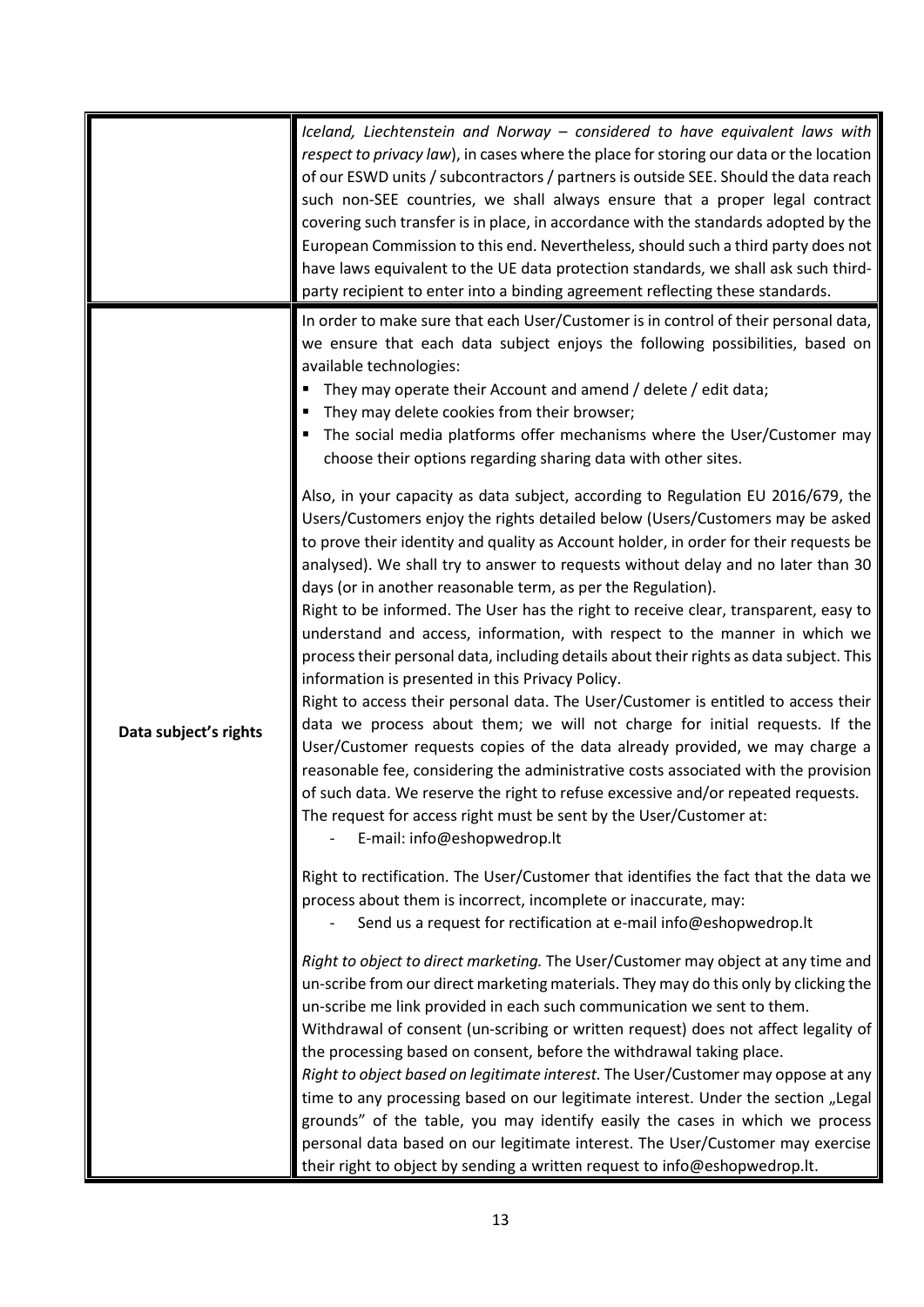|            | Right to erasure (right to be forgotten). The User/Customer is entitled to request       |
|------------|------------------------------------------------------------------------------------------|
|            | the deletion of their rights in any of the following situations: (a) personal data is no |
|            | longer necessary for accomplishing the purposes for which it has been processed,         |
|            | (b) User/Customer withdraws consent where processing has been based on                   |
|            | consent, and we do not have other legal ground for continuing the processing, (c)        |
|            | the User/Customer objects to processing for direct marketing (including to profiling     |
|            | for direct marketing, if the case), (d) the User/Customer objects to processing          |
|            | based on our legitimate interest and we cannot show a reason for which our               |
|            | legitimate interest prevails over their interests, rights and freedoms, (f) personal     |
|            | data is processed contrary to the law; (g) personal data must be deleted in order        |
|            | to comply with legal provisions.                                                         |
|            | Right to erasure is not an absolute right. We may deny the request if (i) we are         |
|            | obliged by a legal provision to keep the data; or (ii) the data is necessary for         |
|            | attesting, exercising or protecting our rights in a court of law.                        |
|            | The User/Customer may request deletion of data by sending their request by e-            |
|            | mail at info@eshopwedrop.lt.                                                             |
|            | Right to ask for restriction of the processing. The User has the right to obtain from    |
|            | us the restriction of processing in any of the situations below:                         |
|            | (a) the accuracy of the personal data is contested by the data subject, for a period     |
|            | enabling the controller to verify the accuracy of the personal data;                     |
|            | (b) the processing is unlawful and the data subject opposes the erasure of the           |
|            | personal data and requests the restriction of their use instead;                         |
|            | (c) we no longer need the personal data for the purposes of the processing, but it       |
|            | is required by the data subject for the establishment, exercise or defence of legal      |
|            | claims;                                                                                  |
|            | (d) the data subject has objected to processing based on our legitimate interest,        |
|            | pending the verification whether the legitimate grounds of the controller override       |
|            | those of the data subject (User/Customer).                                               |
|            | The User/Customer may exercise their right by sending their request by e-mail at         |
|            | info@eshopwedrop.lt.                                                                     |
|            | Right to data portability. When we process a User's/Customer's personal data             |
|            | based on their consent or contract performance, by automatic means, the                  |
|            | respective User/Customer is entitled to request to transfer their personal data: (a)     |
|            | to the User/Customer or (ii) to another controller indicated by the respective User.     |
|            | The User may request the transfer only of the personal data the User/Customer            |
|            |                                                                                          |
|            | themselves provided to us directly and actively (except for any data that we             |
|            | inferred or created/determined).                                                         |
|            | The User/Customer may exercise their right by sending their request by e-mail at         |
|            | info@eshopwedrop.lt.                                                                     |
|            |                                                                                          |
|            | We may answer to any request for information with regard to this Privacy Policy.         |
| <b>FAQ</b> | You may contact us as follows:                                                           |
|            | by e-mail, at: info@eshopwedrop.lt                                                       |
|            | by phone, at: +370 616 48148                                                             |
|            |                                                                                          |
|            |                                                                                          |